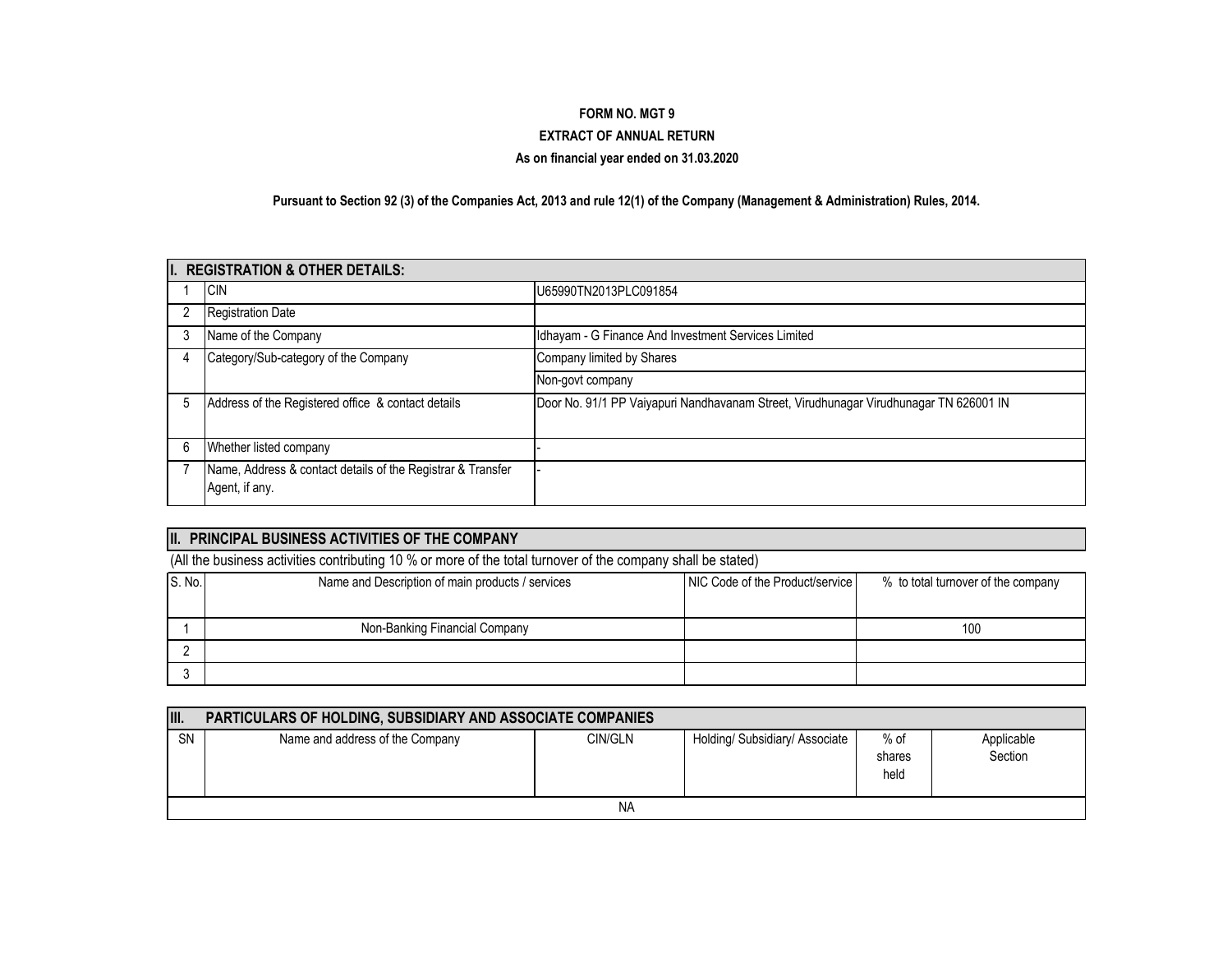## **IV. SHARE HOLDING PATTERN**

(Equity share capital breakup as percentage of total equity)

# **(i) Category-wise Share Holding**

| Category of                   |                |                          | No. of Shares held at the beginning of the year |                             |       | No. of Shares held at the end of the year |                          | % Change during the year |       |
|-------------------------------|----------------|--------------------------|-------------------------------------------------|-----------------------------|-------|-------------------------------------------|--------------------------|--------------------------|-------|
| Shareholders                  |                |                          | [As on 31-March-2019]                           |                             |       | [As on 31-March-2020]                     |                          |                          |       |
|                               | Demat          | Physical                 | Total                                           | % of Total<br><b>Shares</b> | Demat | Physical                                  | Total                    | % of Total<br>Shares     |       |
| A. Promoters                  |                |                          |                                                 |                             |       |                                           |                          |                          |       |
| $(1)$ Indian                  |                |                          |                                                 |                             |       |                                           |                          |                          |       |
| a) Individual/HUF             | 4,683,000      |                          | 4,683,000                                       | 46.83%                      |       | 4,683,000                                 | 4,683,000                | 46.83%                   | 0.00% |
| b) Central Govt               |                |                          |                                                 | 0.00%                       |       |                                           |                          | 0.00%                    | 0.00% |
| c) State Govt(s)              |                |                          | $\blacksquare$                                  | 0.00%                       |       |                                           | $\overline{a}$           | 0.00%                    | 0.00% |
| d) Bodies Corp.               |                |                          | $\overline{a}$                                  | 0.00%                       |       |                                           | $\overline{\phantom{a}}$ | 0.00%                    | 0.00% |
| e) Banks / Fl                 |                |                          | $\overline{a}$                                  | 0.00%                       |       |                                           | $\overline{a}$           | 0.00%                    | 0.00% |
| f) Any other                  |                |                          | $\overline{a}$                                  | 0.00%                       |       |                                           | $\overline{a}$           | 0.00%                    | 0.00% |
| Sub Total (A) (1)             | 4,683,000      | $\overline{a}$           | 4,683,000                                       | 46.83%                      |       | 4,683,000                                 | 4,683,000                | 46.83%                   | 0.00% |
| (2) Foreign                   |                |                          |                                                 |                             |       |                                           |                          |                          |       |
| a) NRI Individuals            |                |                          | $\blacksquare$                                  | 0.00%                       |       |                                           | $\overline{a}$           | 0.00%                    | 0.00% |
| b) Other Individuals          |                |                          | $\blacksquare$                                  | 0.00%                       |       |                                           | $\blacksquare$           | 0.00%                    | 0.00% |
| c) Bodies Corp.               |                |                          | $\blacksquare$                                  | 0.00%                       |       |                                           | $\blacksquare$           | 0.00%                    | 0.00% |
| d) Any other                  |                |                          | $\overline{\phantom{a}}$                        | 0.00%                       |       |                                           | $\overline{a}$           | 0.00%                    | 0.00% |
| Sub Total (A) (2)             | $\overline{a}$ | $\overline{\phantom{a}}$ | $\blacksquare$                                  | 0.00%                       |       | $\overline{a}$                            |                          | 0.00%                    | 0.00% |
| TOTAL (A)                     | 4,683,000      | ÷.                       | 4,683,000                                       | 46.83%                      |       | 4,683,000                                 | 4,683,000                | 46.83%                   | 0.00% |
| <b>B. Public Shareholding</b> |                |                          |                                                 |                             |       |                                           |                          |                          |       |
| 1. Institutions               |                |                          |                                                 |                             |       |                                           |                          |                          |       |
| a) Mutual Funds               |                |                          | $\overline{\phantom{a}}$                        | 0.00%                       |       |                                           | $\overline{a}$           | 0.00%                    | 0.00% |
| b) Banks / FI                 |                |                          | $\blacksquare$                                  | 0.00%                       |       |                                           | $\overline{a}$           | 0.00%                    | 0.00% |
| c) Central Govt               |                |                          | $\overline{\phantom{a}}$                        | 0.00%                       |       |                                           | $\overline{a}$           | 0.00%                    | 0.00% |
| d) State Govt(s)              |                |                          | $\blacksquare$                                  | 0.00%                       |       |                                           | $\overline{a}$           | 0.00%                    | 0.00% |
| e) Venture Capital Funds      |                |                          | $\overline{\phantom{a}}$                        | 0.00%                       |       |                                           | $\overline{a}$           | 0.00%                    | 0.00% |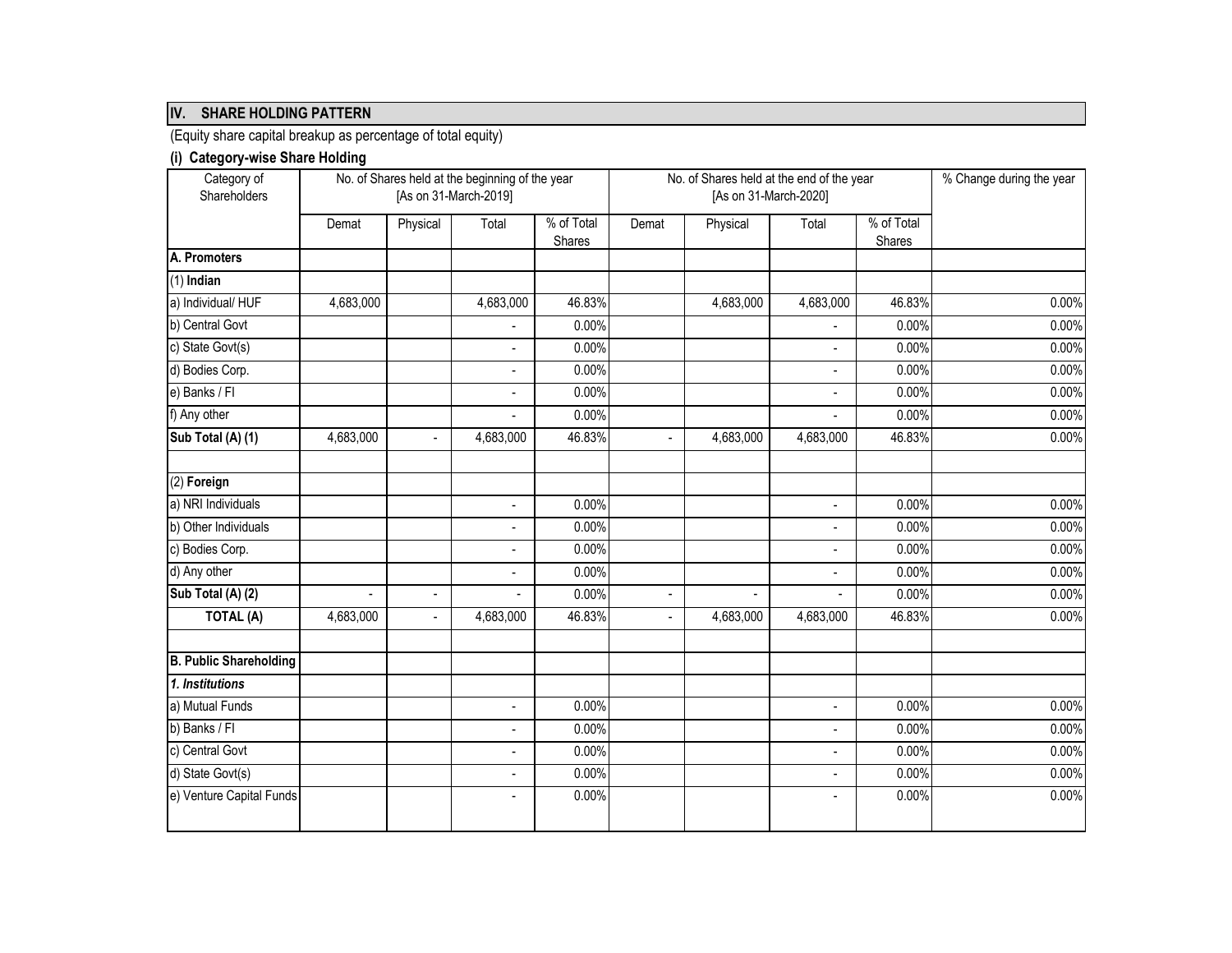| f) Insurance Companies                                                                    |                          |                | $\overline{\phantom{a}}$ | 0.00%  |                |                          | $\blacksquare$           | 0.00%  | 0.00% |
|-------------------------------------------------------------------------------------------|--------------------------|----------------|--------------------------|--------|----------------|--------------------------|--------------------------|--------|-------|
| $g)$ Fils                                                                                 |                          |                | $\overline{\phantom{a}}$ | 0.00%  |                |                          | $\blacksquare$           | 0.00%  | 0.00% |
| h) Foreign Venture<br><b>Capital Funds</b>                                                |                          |                | $\overline{\phantom{a}}$ | 0.00%  |                |                          | $\blacksquare$           | 0.00%  | 0.00% |
| i) Others (specify)                                                                       |                          |                | $\overline{\phantom{a}}$ | 0.00%  |                |                          | $\overline{\phantom{a}}$ | 0.00%  | 0.00% |
| Sub-total (B)(1):-                                                                        | $\overline{\phantom{a}}$ | $\overline{a}$ | $\blacksquare$           | 0.00%  | $\blacksquare$ | $\overline{\phantom{a}}$ | $\blacksquare$           | 0.00%  | 0.00% |
| 2. Non-Institutions                                                                       |                          |                |                          |        |                |                          |                          |        |       |
| a) Bodies Corp.                                                                           |                          |                |                          |        |                |                          |                          |        |       |
| i) Indian                                                                                 |                          |                | $\blacksquare$           | 0.00%  |                |                          | $\blacksquare$           | 0.00%  | 0.00% |
| ii) Overseas                                                                              |                          |                | $\blacksquare$           | 0.00%  |                |                          | $\blacksquare$           | 0.00%  | 0.00% |
| b) Individuals                                                                            |                          |                |                          |        |                |                          |                          |        |       |
| i) Individual shareholders<br>holding nominal share<br>capital upto Rs. 1 lakh            |                          |                | $\blacksquare$           | 0.00%  |                |                          | $\blacksquare$           | 0.00%  | 0.00% |
| ii) Individual<br>shareholders holding<br>nominal share capital in<br>excess of Rs 1 lakh | 5,317,000                |                | 5,317,000                | 53.17% |                | 5,317,000                | 5,317,000                | 53.17% | 0.00% |
| c) Others (specify)                                                                       |                          |                |                          |        |                |                          |                          |        |       |
| Non Resident Indians                                                                      |                          |                | $\overline{\phantom{a}}$ | 0.00%  |                |                          | $\blacksquare$           | 0.00%  | 0.00% |
| Overseas<br>Corporate<br><b>Bodies</b>                                                    |                          |                | $\overline{\phantom{a}}$ | 0.00%  |                |                          | $\sim$                   | 0.00%  | 0.00% |
| Foreign Nationals                                                                         |                          |                | $\overline{\phantom{a}}$ | 0.00%  |                |                          | $\overline{\phantom{a}}$ | 0.00%  | 0.00% |
| <b>Clearing Members</b>                                                                   |                          |                | $\overline{\phantom{a}}$ | 0.00%  |                |                          | $\blacksquare$           | 0.00%  | 0.00% |
| <b>Trusts</b>                                                                             |                          |                | $\overline{\phantom{a}}$ | 0.00%  |                |                          | $\sim$                   | 0.00%  | 0.00% |
| Foreign Bodies - D R                                                                      |                          |                | $\overline{\phantom{a}}$ | 0.00%  |                |                          | $\overline{\phantom{a}}$ | 0.00%  | 0.00% |
| Sub-total (B)(2):-                                                                        | 5,317,000                | $\blacksquare$ | 5,317,000                | 53.17% | $\blacksquare$ | 5,317,000                | 5,317,000                | 53.17% | 0.00% |
| <b>Total Public (B)</b>                                                                   | 5,317,000                | $\mathbf{L}$   | 5,317,000                | 53.17% | $\blacksquare$ | 5,317,000                | $\overline{5,}317,000$   | 53.17% | 0.00% |
| C. Shares held by<br><b>Custodian for GDRs &amp;</b><br><b>ADRs</b>                       |                          |                |                          | 0.00%  |                |                          |                          | 0.00%  | 0.00% |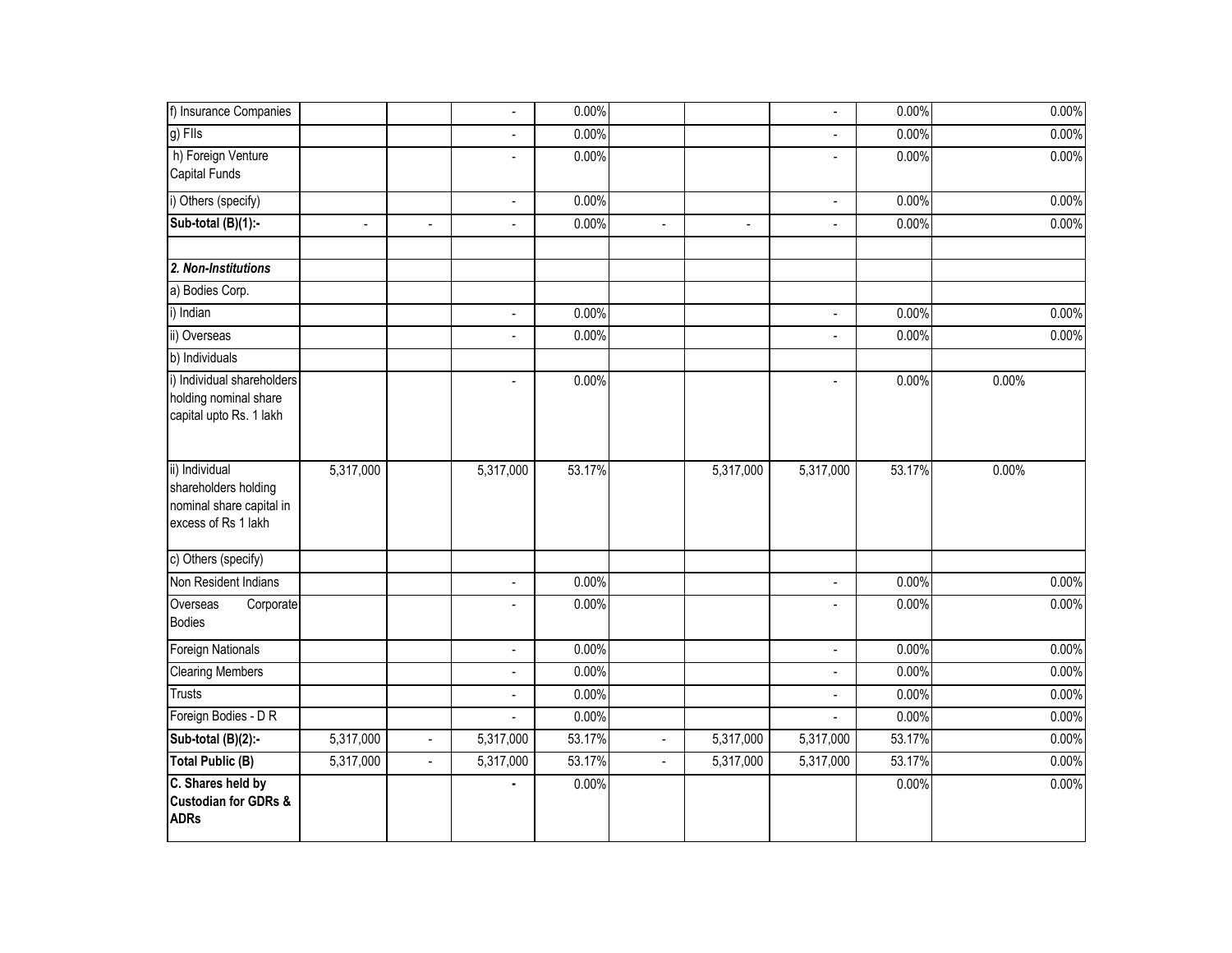| $\sim$<br><b>IGrand</b><br>Total (A+B+C) | $0.000.00^{\circ}$ |  | $ -$<br>0.000.00 | 100.00% |  | nnr<br>---<br>10.00<br>.uuu | 00.000<br>10.0L | 100.00% | $0.00\%$ |
|------------------------------------------|--------------------|--|------------------|---------|--|-----------------------------|-----------------|---------|----------|
|------------------------------------------|--------------------|--|------------------|---------|--|-----------------------------|-----------------|---------|----------|

### **(ii) Shareholding of Promoter**

| <b>SN</b> | Shareholder's Name             |               | Shareholding at the beginning of the year |             |               | Shareholding at the end of the year |             | % change in shareholding |
|-----------|--------------------------------|---------------|-------------------------------------------|-------------|---------------|-------------------------------------|-------------|--------------------------|
|           |                                |               |                                           |             |               |                                     |             | during the year          |
|           |                                | No. of Shares | % of total                                | % of Shares | No. of Shares | % of total                          | % of Shares |                          |
|           |                                |               | Shares of the                             | Pledged/    |               | Shares of the                       | Pledged /   |                          |
|           |                                |               | company                                   | encumbered  |               | company                             | encumbered  |                          |
|           |                                |               |                                           | to total    |               |                                     | to total    |                          |
|           |                                |               |                                           | shares      |               |                                     | shares      |                          |
|           | Rajendran Muthu                | 900.000       | 9.00%                                     |             | 900.000       | 9.00%                               |             | 0.00%                    |
|           | V R Thendral                   | 900,000       | 9.00%                                     |             | 900,000       | 9.00%                               |             | 0.00%                    |
|           | V R Sathiyam                   | 900,000       | 9.00%                                     |             | 900,000       | 9.00%                               |             | 0.00%                    |
|           | Muthu Malarvizhi               | 661.000       | 6.61%                                     |             | 661.000       | 6.61%                               |             | 0.00%                    |
| 5         | Thendral Madhumathi            | 661,000       | 6.61%                                     |             | 661,000       | 6.61%                               |             | 0.00%                    |
| 6         | Sathyam Vijaya Chamundeeswaari | 661,000       | 6.61%                                     |             | 661.000       | 6.61%                               |             | 0.00%                    |

### **(iii) Change in Promoters' Shareholding (please specify, if there is no change)**

| $\ddot{\phantom{a}}$ |                              | - -       | . .    |                                           |                      |                                         |                   |  |
|----------------------|------------------------------|-----------|--------|-------------------------------------------|----------------------|-----------------------------------------|-------------------|--|
| <b>SN</b>            | <b>Particulars</b>           | Date      | Reason | Shareholding at the beginning of the year |                      | Cumulative Shareholding during the year |                   |  |
|                      |                              |           |        | No. of shares                             | % of total<br>shares | No. of shares                           | % of total shares |  |
|                      | At the beginning of the year |           |        |                                           | $0.00\%$             |                                         | 0.00%             |  |
|                      | Changes during the year      |           |        |                                           | 0.00%                |                                         | 0.00%             |  |
|                      |                              | No Change |        |                                           | 0.00%                |                                         | 0.00%             |  |
|                      |                              |           |        |                                           | $0.00\%$             |                                         | 0.00%             |  |
|                      | At the end of the year       |           |        |                                           | 0.00%                |                                         | 0.00%             |  |

## **(iv) Shareholding Pattern of top ten Shareholders**

 *(Other than Directors, Promoters and Holders of GDRs and ADRs):*

| <b>SN</b> | For each of the Top 10<br>shareholders | Date | Reason | Shareholding at the beginning of the year |                      | Cumulative Shareholding during the year |                   |  |
|-----------|----------------------------------------|------|--------|-------------------------------------------|----------------------|-----------------------------------------|-------------------|--|
|           |                                        |      |        | No. of shares                             | % of total<br>shares | No. of shares                           | % of total shares |  |
|           | R Jegathambal                          |      |        |                                           |                      |                                         |                   |  |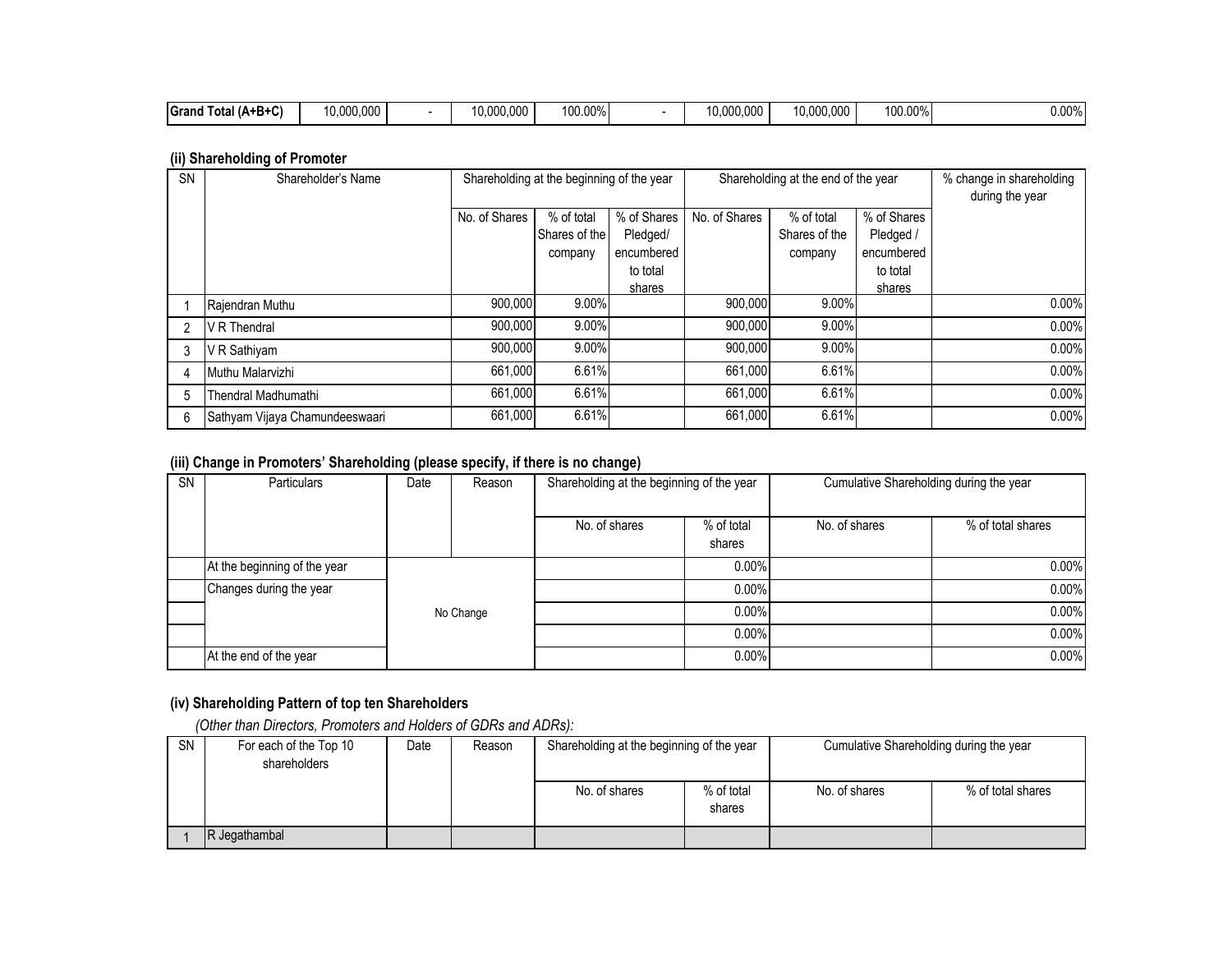|                | At the beginning of the year | 777,000   | 7.77%  | 0.00% |
|----------------|------------------------------|-----------|--------|-------|
|                | Changes during the year      |           | 0.00%  | 0.00% |
|                | At the end of the year       | 777,000   | 7.77%  | 0.00% |
|                |                              |           |        |       |
| $\overline{2}$ | M Rajiv Vignesh              |           |        |       |
|                | At the beginning of the year | 120,000   | 1.20%  | 0.00% |
|                | Changes during the year      |           | 0.00%  | 0.00% |
|                | At the end of the year       | 120,000   | 1.20%  | 0.00% |
|                |                              |           |        |       |
| 3              | R T Vallavan                 |           |        |       |
|                | At the beginning of the year | 60,000    | 0.60%  | 0.00% |
|                | Changes during the year      |           | 0.00%  | 0.00% |
|                | At the end of the year       | 60,000    | 0.60%  | 0.00% |
|                | R S Parimannavan             |           |        |       |
| $\overline{4}$ |                              |           |        |       |
|                | At the beginning of the year | 60,000    | 0.60%  | 0.00% |
|                | Changes during the year      |           | 0.00%  | 0.00% |
|                | At the end of the year       | 60,000    | 0.60%  | 0.00% |
| 5              | R T Inian                    |           |        |       |
|                | At the beginning of the year | 90,000    | 0.90%  | 0.00% |
|                | Changes during the year      |           | 0.00%  | 0.00% |
|                | At the end of the year       | 90,000    | 0.90%  | 0.00% |
|                |                              |           |        |       |
| $6\phantom{1}$ | R S Rajendramayavan          |           |        |       |
|                | At the beginning of the year | 90,000    | 0.90%  | 0.00% |
|                | Changes during the year      |           | 0.00%  | 0.00% |
|                | At the end of the year       | 90,000    | 0.90%  | 0.00% |
|                |                              |           |        |       |
| $\overline{7}$ | <b>B</b> Tamil Mani          |           |        |       |
|                | At the beginning of the year | 1,737,497 | 17.37% | 0.00% |
|                | Changes during the year      |           | 0.00%  | 0.00% |
|                | At the end of the year       | 1,737,497 | 17.37% | 0.00% |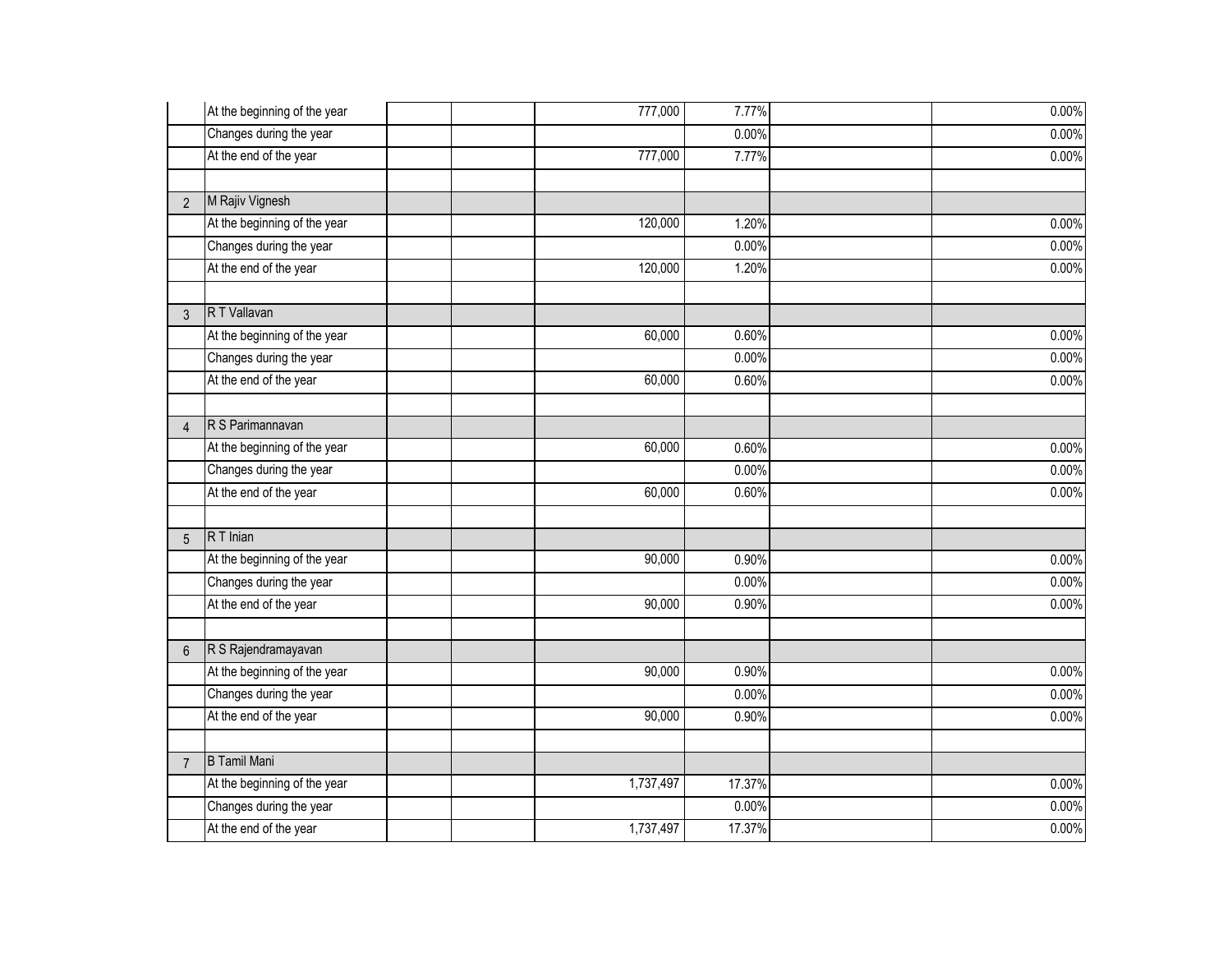| 8  | R Rajavalli                  |        |       |       |
|----|------------------------------|--------|-------|-------|
|    | At the beginning of the year | 60,000 | 0.60% | 0.00% |
|    | Changes during the year      |        | 0.00% | 0.00% |
|    | At the end of the year       | 60,000 | 0.60% | 0.00% |
|    |                              |        |       |       |
| 9  | P Vinodhini                  |        |       |       |
|    | At the beginning of the year | 30,000 | 0.30% | 0.00% |
|    | Changes during the year      |        | 0.00% | 0.00% |
|    | At the end of the year       | 30,000 | 0.30% | 0.00% |
|    |                              |        |       |       |
| 10 | V Shruthi                    |        |       |       |
|    | At the beginning of the year | 30,000 | 0.30% | 0.00% |
|    | Changes during the year      |        | 0.00% | 0.00% |
|    | At the end of the year       | 30,000 | 0.30% | 0.00% |

## **(v) Shareholding of Directors and Key Managerial Personnel:**

| <b>SN</b>      | Shareholding of each Directors<br>and each Key Managerial | Date | Reason | Shareholding at the beginning of the year |                      |               | Cumulative Shareholding during the year |  |  |
|----------------|-----------------------------------------------------------|------|--------|-------------------------------------------|----------------------|---------------|-----------------------------------------|--|--|
|                | Personnel                                                 |      |        | No. of shares                             | % of total<br>shares | No. of shares | % of total shares                       |  |  |
|                | Rajendran Muthu                                           |      |        |                                           |                      |               |                                         |  |  |
|                | At the beginning of the year                              |      |        | 900,000                                   | 9.00%                | 900,000       | 9.00%                                   |  |  |
|                | Changes during the year                                   |      |        | $\blacksquare$                            | 0.00%                |               | 0.00%                                   |  |  |
|                | At the end of the year                                    |      |        | 900,000                                   | 9.00%                | 900,000       | 9.00%                                   |  |  |
|                |                                                           |      |        |                                           |                      |               |                                         |  |  |
| $\overline{2}$ | V R Thendral                                              |      |        |                                           |                      |               |                                         |  |  |
|                | At the beginning of the year                              |      |        | 900,000                                   | 9.00%                | 900,000       | 9.00%                                   |  |  |
|                | Changes during the year                                   |      |        |                                           | 0.00%                |               | 0.00%                                   |  |  |
|                | At the end of the year                                    |      |        | 900,000                                   | 9.00%                | 900,000       | 9.00%                                   |  |  |
|                |                                                           |      |        |                                           |                      |               |                                         |  |  |
| 3              | V R Sathiyam                                              |      |        |                                           |                      |               |                                         |  |  |
|                | At the beginning of the year                              |      |        | 900,000                                   | 9.00%                | 900,000       | 9.00%                                   |  |  |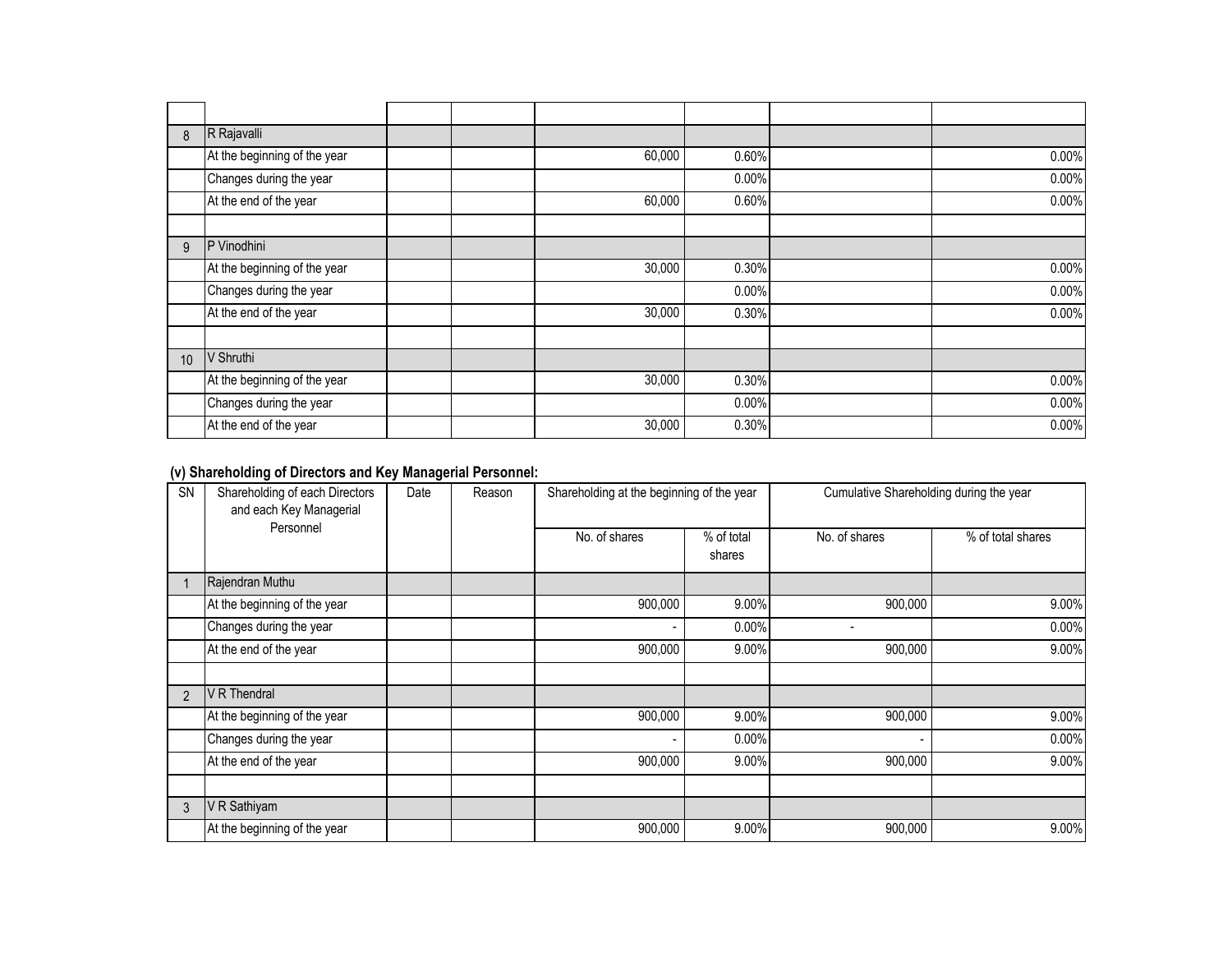|                | Changes during the year      |  |           | 0.00%  |           | 0.00%  |
|----------------|------------------------------|--|-----------|--------|-----------|--------|
|                | At the end of the year       |  | 900,000   | 9.00%  | 900,000   | 9.00%  |
|                |                              |  |           |        |           |        |
| 4              | <b>B</b> Gopinath            |  |           |        |           |        |
|                | At the beginning of the year |  |           | 0.00%  |           | 0.00%  |
|                | Changes during the year      |  |           | 0.00%  |           | 0.00%  |
|                | At the end of the year       |  |           | 0.00%  |           | 0.00%  |
|                |                              |  |           |        |           |        |
| 5              | Ahila Gopinath               |  |           |        |           |        |
|                | At the beginning of the year |  | 2,262,503 | 22.63% | 2,262,503 | 22.63% |
|                | Changes during the year      |  |           | 0.00%  |           | 0.00%  |
|                | At the end of the year       |  | 2,262,503 | 22.63% | 2,262,503 | 22.63% |
|                |                              |  |           |        |           |        |
| 6              | Rajasekaran Madasamy         |  |           |        |           |        |
|                | At the beginning of the year |  |           | 0.00%  |           | 0.00%  |
|                | Changes during the year      |  |           | 0.00%  |           | 0.00%  |
|                | At the end of the year       |  |           | 0.00%  |           | 0.00%  |
|                |                              |  |           |        |           |        |
| $\overline{7}$ | Chandrasekaran Madasamy      |  |           |        |           |        |
|                | At the beginning of the year |  |           | 0.00%  |           | 0.00%  |
|                | Changes during the year      |  |           | 0.00%  |           | 0.00%  |
|                | At the end of the year       |  |           | 0.00%  |           | 0.00%  |

# **V. INDEBTEDNESS**

Indebtedness of the Company including interest outstanding/accrued but not due for payment.

(Amt. Rs./Lacs)

| <b>Particulars</b>                                  | Secured Loans excluding<br>deposits | Unsecured Loans | Deposits | Total Indebtedness |  |  |
|-----------------------------------------------------|-------------------------------------|-----------------|----------|--------------------|--|--|
| Indebtedness at the beginning of the financial year |                                     |                 |          |                    |  |  |
| <b>Principal Amount</b><br>li)                      | 38,814,074.09                       | 464,071,090.00  |          | 502,885,164.09     |  |  |
| ii) Interest due but not paid                       |                                     |                 |          |                    |  |  |
| iii) Interest accrued but not due                   |                                     |                 |          |                    |  |  |
| Total (i+ii+iii)                                    | 38,814,074.09                       | 464,071,090.00  |          | 502,885,164.09     |  |  |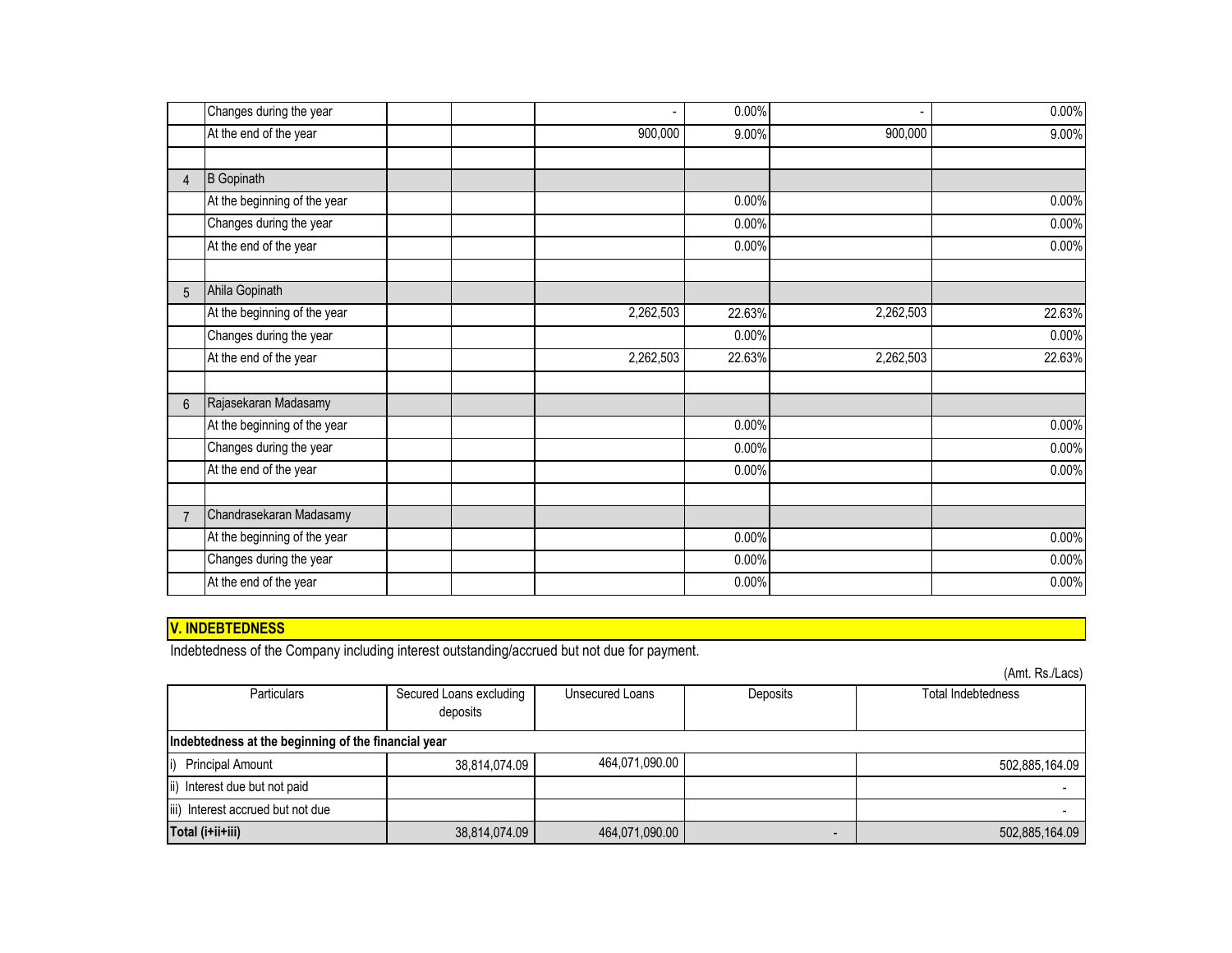| Change in Indebtedness during the financial year |                |                |  |                |  |  |
|--------------------------------------------------|----------------|----------------|--|----------------|--|--|
| * Addition                                       | 145,615,155.00 |                |  | 145,615,155.00 |  |  |
| * Reduction                                      |                | 44,722,804.00  |  | 44,722,804.00  |  |  |
| Net Change                                       | 145,615,155.00 | 44,722,804.00  |  | 190,337,959.00 |  |  |
| Indebtedness at the end of the financial year    |                |                |  |                |  |  |
| i) Principal Amount                              | 184,429,230.00 | 419,348,286.00 |  | 603,777,516.00 |  |  |
| ii) Interest due but not paid                    |                |                |  |                |  |  |
| iii) Interest accrued but not due                |                |                |  |                |  |  |
| Total (i+ii+iii)                                 | 603,777,516.00 |                |  |                |  |  |

### **VI. REMUNERATION OF DIRECTORS AND KEY MANAGERIAL PERSONNEL**

| SN.            | Particulars of Remuneration                                                            | Name of MD/WTD/ Manager       | <b>Total Amount</b> |
|----------------|----------------------------------------------------------------------------------------|-------------------------------|---------------------|
|                | Name                                                                                   |                               | (Rs/Lac)            |
|                | Designation                                                                            |                               |                     |
|                | Gross salary                                                                           |                               |                     |
|                | (a) Salary as per provisions contained in section 17(1) of the Income-tax Act,<br>1961 |                               |                     |
|                | (b) Value of perquisites u/s 17(2) Income-tax Act, 1961                                |                               |                     |
|                | (c) Profits in lieu of salary under section 17(3) Income- tax Act, 1961                |                               |                     |
| $\overline{2}$ | <b>Stock Option</b>                                                                    |                               |                     |
| 3              | <b>Sweat Equity</b>                                                                    |                               |                     |
|                | Commission                                                                             |                               |                     |
| 4              | - as % of profit                                                                       |                               |                     |
|                | - others, specify                                                                      |                               |                     |
| 5              | Others, please specify                                                                 |                               |                     |
|                | Total (A)                                                                              | ٠<br>$\overline{\phantom{a}}$ |                     |
|                | Ceiling as per the Act                                                                 |                               |                     |

A**.** Remuneration to Managing Director, Whole-time Directors and/or Manager:

### B. Remuneration to other Directors

| SN. | Particulars of Remuneration | $\sim$ $\sim$ $\sim$<br><sup>+</sup> Directors<br>Name of | <b>Total Amount</b> |
|-----|-----------------------------|-----------------------------------------------------------|---------------------|
|     |                             |                                                           |                     |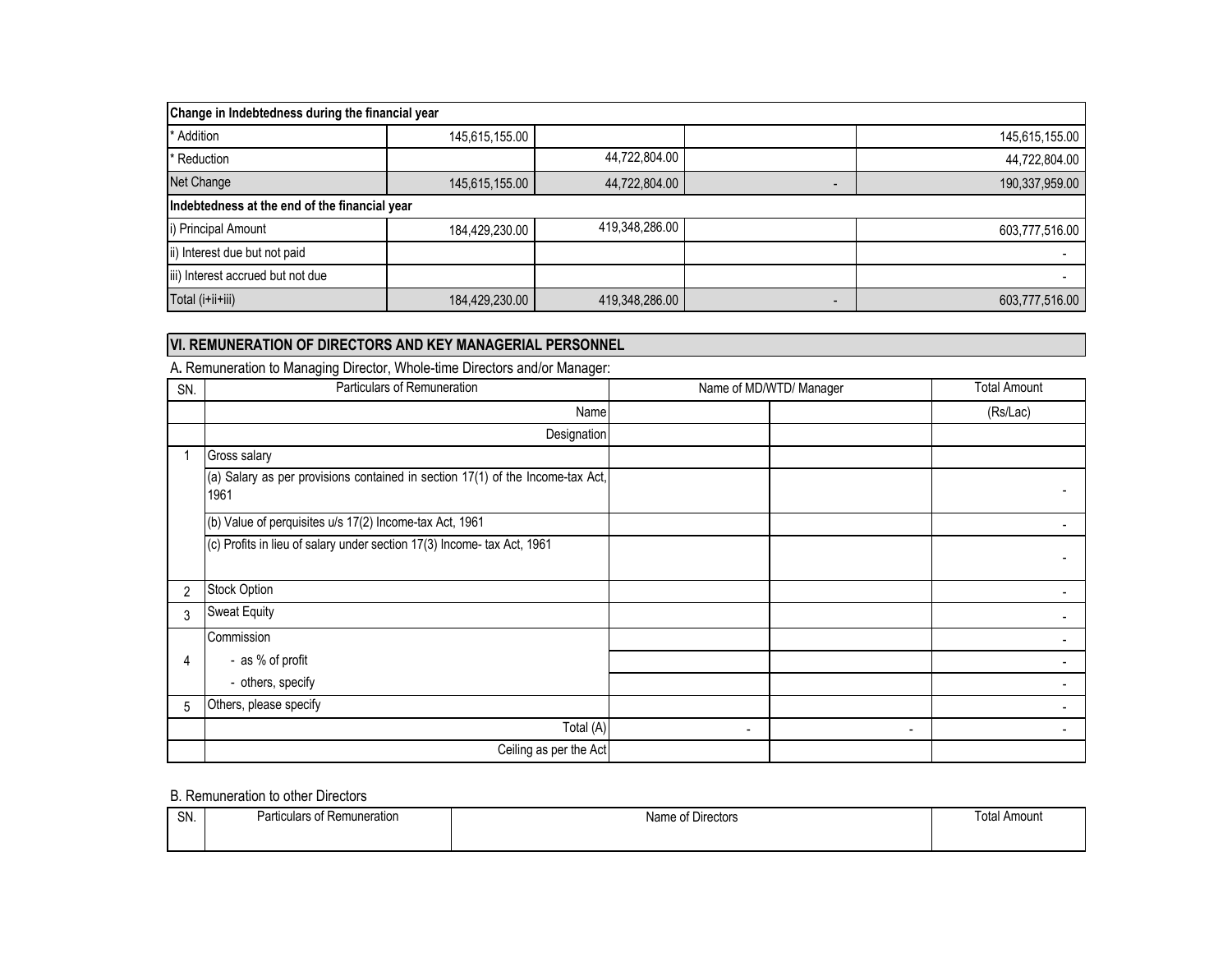|                |                                            |                          |                          |                          | (Rs/Lac) |
|----------------|--------------------------------------------|--------------------------|--------------------------|--------------------------|----------|
|                | <b>Independent Directors</b>               |                          |                          |                          |          |
|                | Fee for attending board committee meetings |                          |                          |                          |          |
|                | Commission                                 |                          |                          |                          |          |
|                | Others, please specify                     |                          |                          |                          |          |
|                | Total (1)                                  | ۰                        |                          | $\overline{\phantom{0}}$ |          |
| $\overline{2}$ | Other Non-Executive Directors              |                          |                          |                          |          |
|                | Fee for attending board committee meetings |                          |                          |                          |          |
|                | Commission                                 |                          |                          |                          |          |
|                | Others, please specify                     |                          |                          |                          |          |
|                | Total (2)                                  | ۰                        | $\overline{\phantom{0}}$ | $\overline{\phantom{0}}$ |          |
|                | Total $(B)=(1+2)$                          | $\overline{\phantom{0}}$ | $\overline{\phantom{0}}$ | $\overline{\phantom{0}}$ |          |
|                | <b>Total Managerial Remuneration</b>       |                          |                          |                          |          |
|                | Overall Ceiling as per the Act             |                          |                          |                          |          |

# C. Remuneration to Key Managerial Personnel other than MD/Manager/WTD

| SN. | Particulars of Remuneration                                                            |              | Name of Key Managerial Personnel |            |              |  |
|-----|----------------------------------------------------------------------------------------|--------------|----------------------------------|------------|--------------|--|
|     | Name                                                                                   |              |                                  |            | (Rs/Lac)     |  |
|     | Designation                                                                            | CEO          | <b>CFO</b>                       | <b>CS</b>  |              |  |
|     | Gross salary                                                                           | 4,600,000    |                                  | 300,000    | 4,900,000    |  |
|     | (a) Salary as per provisions contained in<br>section 17(1) of the Income-tax Act, 1961 |              |                                  |            |              |  |
|     | (b) Value of perquisites u/s 17(2) Income-tax                                          |              |                                  |            |              |  |
|     | (c) Profits in lieu of salary under section 17(3)<br>Income-tax Act, 1961              |              |                                  |            |              |  |
| 2   | <b>Stock Option</b>                                                                    |              |                                  |            |              |  |
| 3   | <b>Sweat Equity</b>                                                                    |              |                                  |            |              |  |
|     | Commission                                                                             |              |                                  |            |              |  |
| 4   | as % of profit                                                                         |              |                                  |            |              |  |
|     | others, specify                                                                        |              |                                  |            |              |  |
| 5   | Others, please specify                                                                 |              |                                  |            |              |  |
|     | Total                                                                                  | 4,600,000.00 | $\overline{\phantom{a}}$         | 300,000.00 | 4,900,000.00 |  |